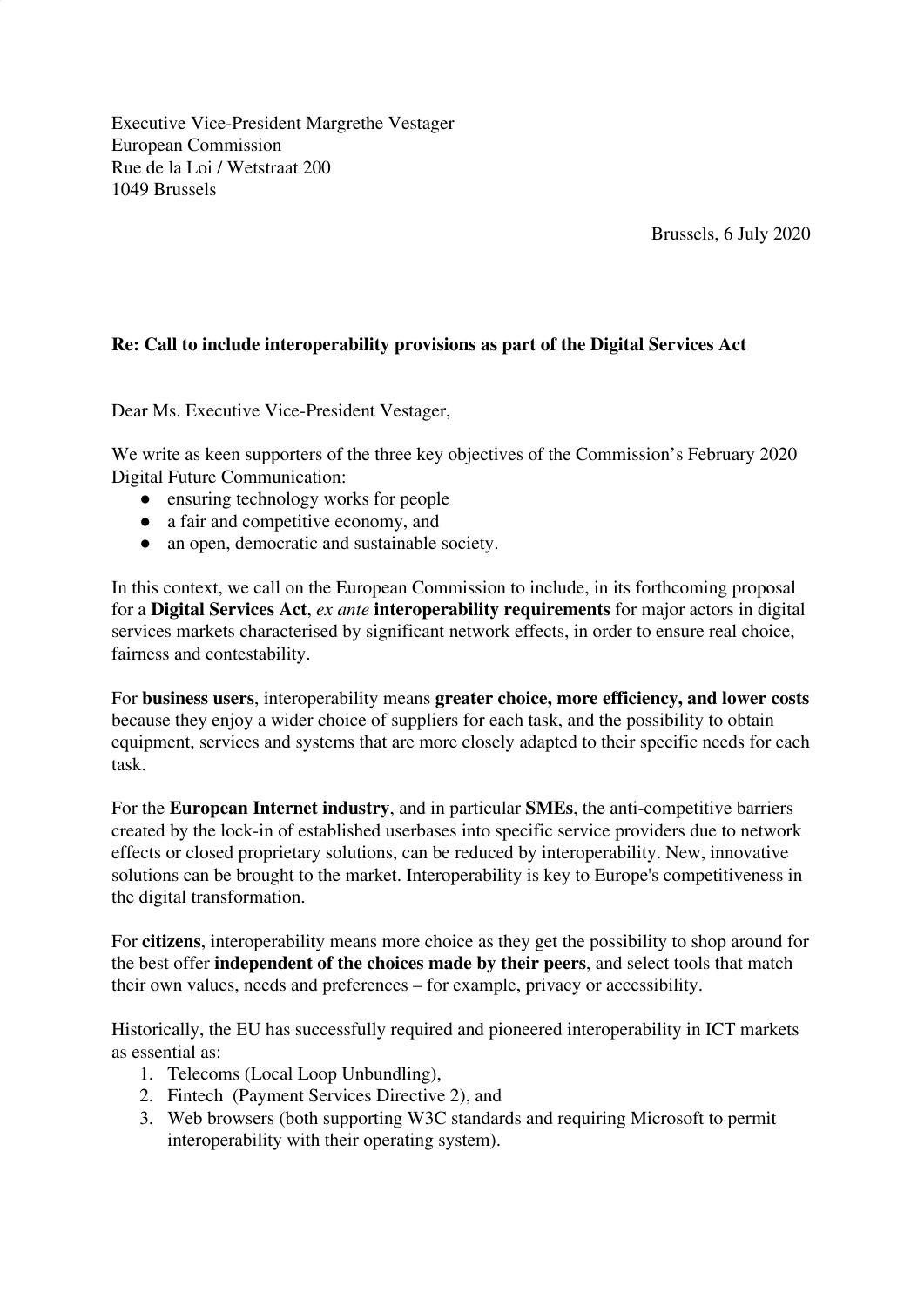We therefore strongly support the Commission's suggestions to use interoperability requirements extensively as a policy tool to improve efficiency, competition and choice in several policy areas in its latest strategies. We welcome, for example, the [Digital Future](https://ec.europa.eu/info/strategy/priorities-2019-2024/europe-fit-digital-age/shaping-europe-digital-future_en) [Communication](https://ec.europa.eu/info/strategy/priorities-2019-2024/europe-fit-digital-age/shaping-europe-digital-future_en) explicitly mentioning interoperability as part of the efforts in 5G and 6G; digital health; eID; supercomputing; quantum technologies; blockchain; secure, pan-European cloud capacities; and exchange of electronic health records. We also welcome the Communication on A European [Strategy for Data](https://ec.europa.eu/info/sites/info/files/communication-european-strategy-data-19feb2020_en.pdf) recognising data interoperability is key for the exploitation of data value, as well as a tool for increased competition by making it easier to switch between cloud providers.

In light of all this, we urge you to include specific measures requiring interoperability of Internet platforms in the forthcoming Digital Services Act package, as part of the ex ante rules to increase competition by decreasing the gatekeeping power of incumbents. In our view, such measures should be included in the ex ante regulation for all digital services characterised by significant network effects, with a particular focus on social media and messaging providers, with particular rules for gatekeepers, that you announced at the European Parliament's Internal Market and Consumer Protection Committee on 4th May.

Industry and SME representatives, civil society organisations, consumer representatives and think tanks across Europe share the Commission's concerns about many issues in the Internet platform market. Several research efforts are underway to provide well-reasoned and measured input to the policy process. With this letter, we express our wish to work with and support the Commission in its efforts to develop a Digital Services Act that best addresses the challenges for Europe's Digital Future. We also look forward to submitting a detailed response to the DSA consultation now underway.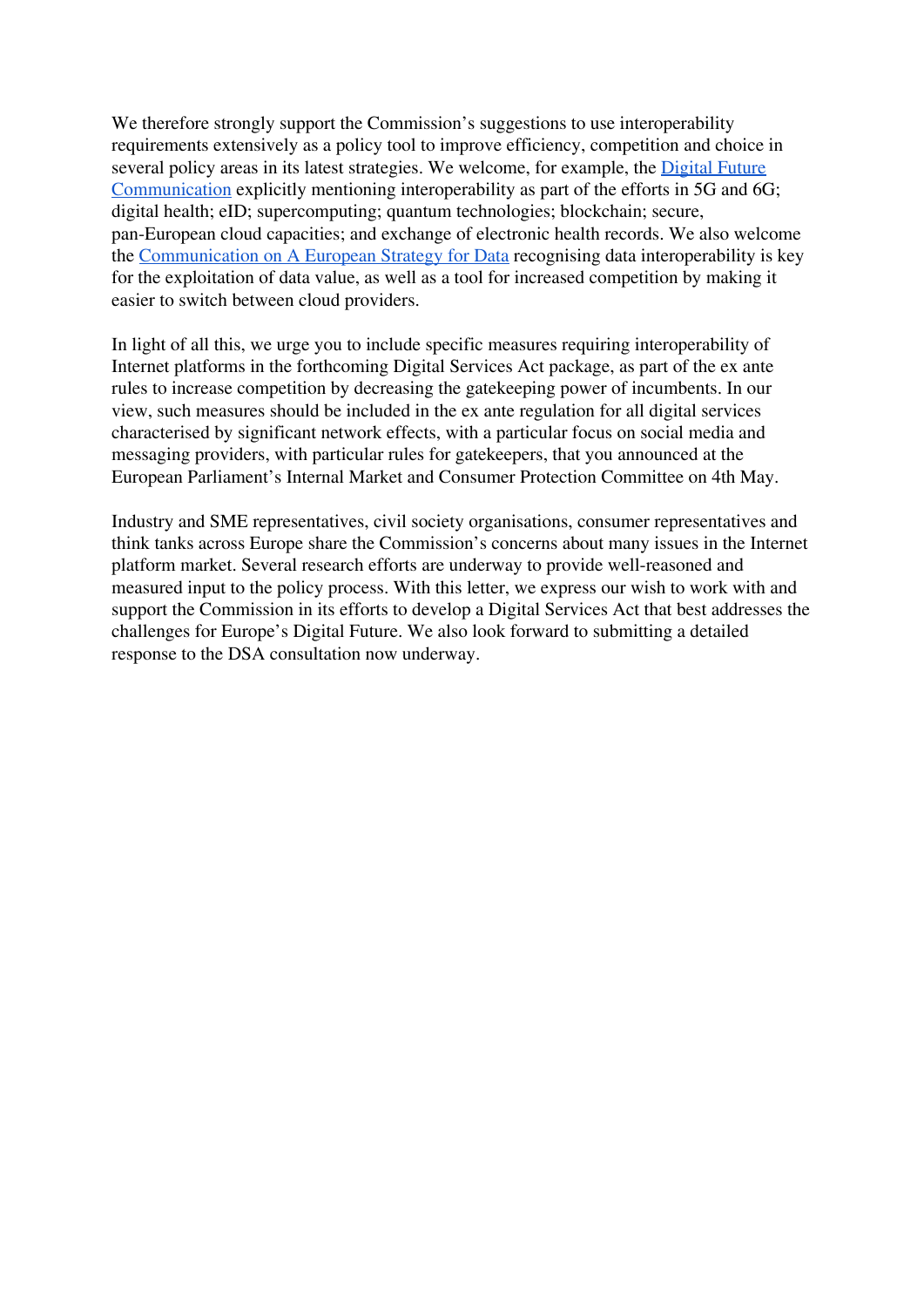



![](_page_2_Picture_2.jpeg)

Mailfence - ContactOffice Group sa